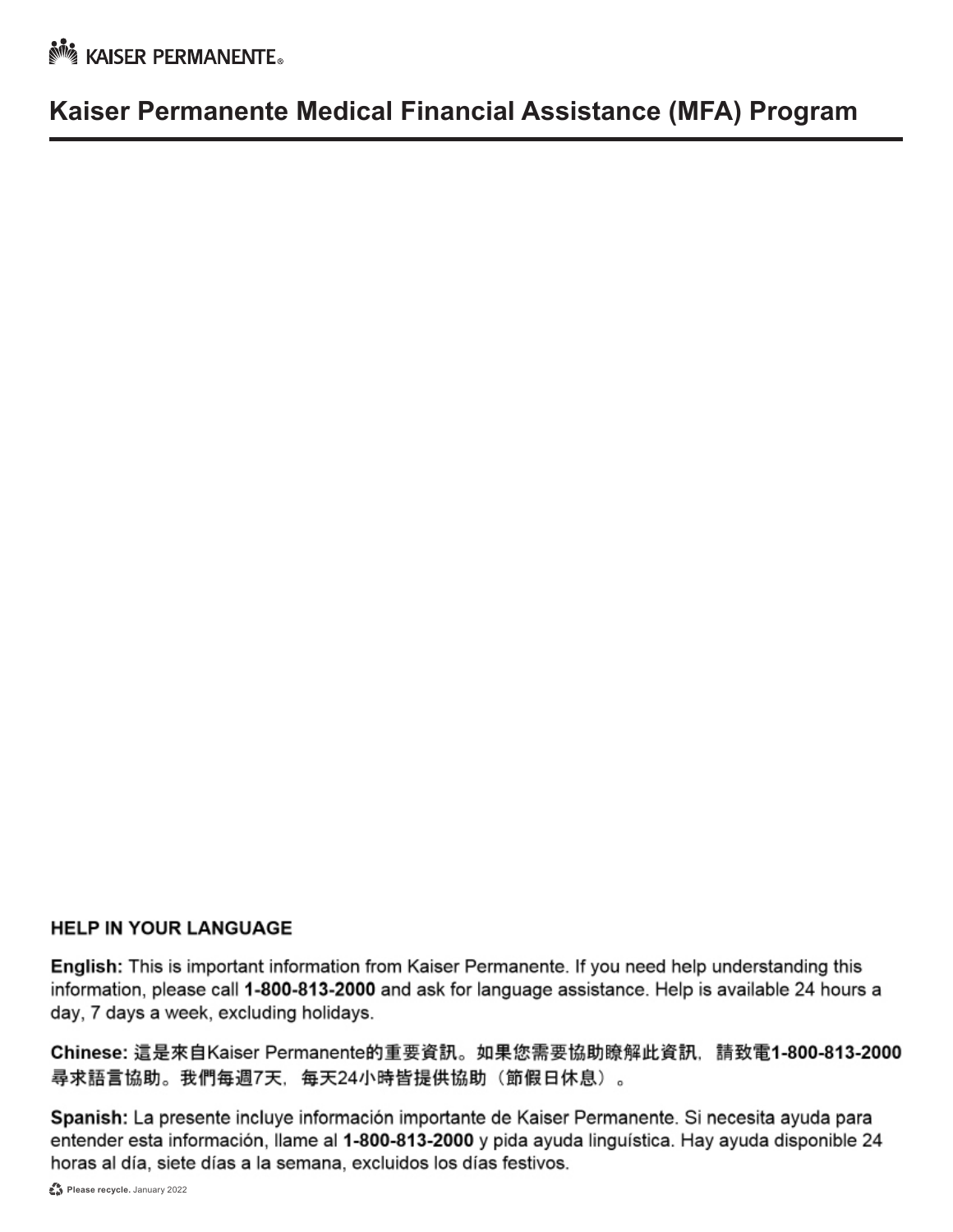# **Kaiser Permanente Medical Financial Assistance (MFA) Program**

If you need help paying for health care services or prescriptions you've gotten, or are scheduled to get, from Kaiser Permanente, our MFA program may be able to help you.

### **How the program works**

- The program offers temporary "awards" to help qualified applicants pay for care based on their financial needs.
- It's available to all Kaiser Permanente patients, whether you're a member or not.
- If awarded, the program will cover emergency or medically necessary care from Kaiser Permanente providers or at Kaiser Permanente facilities for a specified time period.

## **How to qualify**

#### **You must meet one of the following eligibility requirements:**

- **1.** Your gross household income is no more than 300% of the federal poverty level.
- **2.** Your out-of-pocket health care costs for emergency or medically necessary care, dental care, and medication over a 12-month period are equal to or more than 10% of your gross household income.
	- o Out-of-pocket costs include copays, coinsurance, and deductible payments.
	- Out-of-pocket costs do not include any payments for your health plan itself, like your monthly premium.

#### **If you don't have health insurance, you may be required to apply for it.**

| 300% of federal poverty level guidelines<br>for 2022 |                                                |           |  |  |  |  |  |
|------------------------------------------------------|------------------------------------------------|-----------|--|--|--|--|--|
| If your<br>household                                 | Your household income must be no<br>more than: |           |  |  |  |  |  |
| size is:                                             | Monthly                                        | Annually  |  |  |  |  |  |
| 1                                                    | \$3,398                                        | \$40,770  |  |  |  |  |  |
| $\mathcal{P}$                                        | \$4,578                                        | \$54,930  |  |  |  |  |  |
| 3                                                    | \$5,758                                        | \$69,090  |  |  |  |  |  |
| 4                                                    | \$6,938                                        | \$83,250  |  |  |  |  |  |
| 5                                                    | \$8,118                                        | \$97,410  |  |  |  |  |  |
|                                                      | \$9,298                                        | \$111,570 |  |  |  |  |  |

Visit **[aspe.hhs.gov/poverty](http://aspe.hhs.gov/poverty)** to find the guidelines for larger households.

- Because the MFA program only provides temporary financial awards, we may require you to apply for coverage that will cover you in the long term. This could include any other public or private health programs you're eligible for — like Medicaid or subsidized plans available on the health insurance marketplaces.
- We may ask you to show proof that you've applied to these programs, or that you've been approved or denied by them. But you may still be able to get financial help from the MFA program while waiting for a decision from these other programs.

#### **Have questions?**

For more information about qualifying for the MFA program, or to see which health care services it pays for, visit **[www.kp.org/mfa/wa](http://www.kp.org/mfa/wa)** or call **800-442-4014** (TTY **711**).

For more information about health care coverage, call us at **1-800-479-5764** (TTY **711**).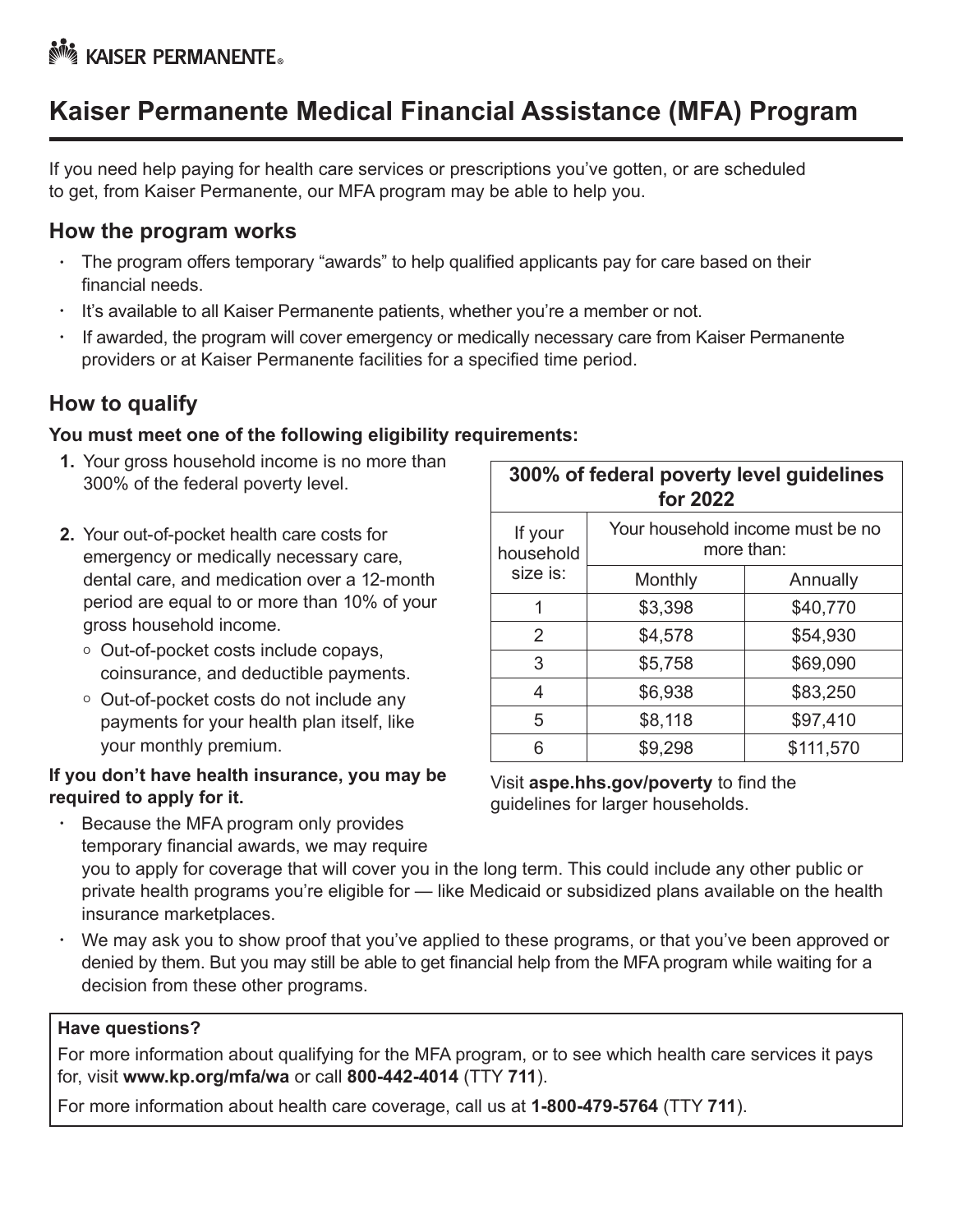## **How to apply**

If you meet the eligibility requirements, you can apply in any of these ways.

| <b>Online</b>  | Complete the MFA application online www.kp.org/mfa/wa<br>Be prepared to provide all the information listed on the MFA<br>application on the next page.                                             |
|----------------|----------------------------------------------------------------------------------------------------------------------------------------------------------------------------------------------------|
| <b>Mail it</b> | Complete the MFA application on the following page.<br>Mail your completed application to:<br>$\bullet$<br>Kaiser Permanente MFA Program<br>PO Box 34584<br>Seattle, WA 98124-1584                 |
| Fax it         | Complete the MFA application on the following page.<br>Fax your completed application to 1-206-877-0640.<br>$\bullet$                                                                              |
| Drop it off    | Complete the MFA application on the following page.<br>Drop off your completed application at the Business Office or<br>check-in desk at any Kaiser Permanente facility.                           |
| Call us        | Call us at 1-800-442-4014, (TTY 711), Monday through Friday,<br>٠<br>8:00 a.m. to 5:00 p.m. PST.<br>Be prepared to provide the information listed on the MFA<br>٠<br>application on the next page. |

**Important:** When applying by mail or fax, or dropping off your application in person, please be sure to fill out the application as much as you can. Any missing information may delay the application process.

#### **What to expect after you apply**

After we review your completed application, we'll let you know one of the following outcomes:

- Your application was approved and you'll get a financial award.
- To complete your application, we need additional information or paperwork, which you can send us in the mail or drop off in person; this could include proof of income or copies of your out-of-pocket expenses.
- Your application was denied and why it was denied, in which case you can appeal our decision.

#### **Need help?**

If you have any questions or need help with your application, please call **1-800-442-4014** (TTY **711**), Monday through Friday, 8:00 a.m. to 5:00 p.m. PST. You can also talk to a financial counselor at any Kaiser Permanente location.